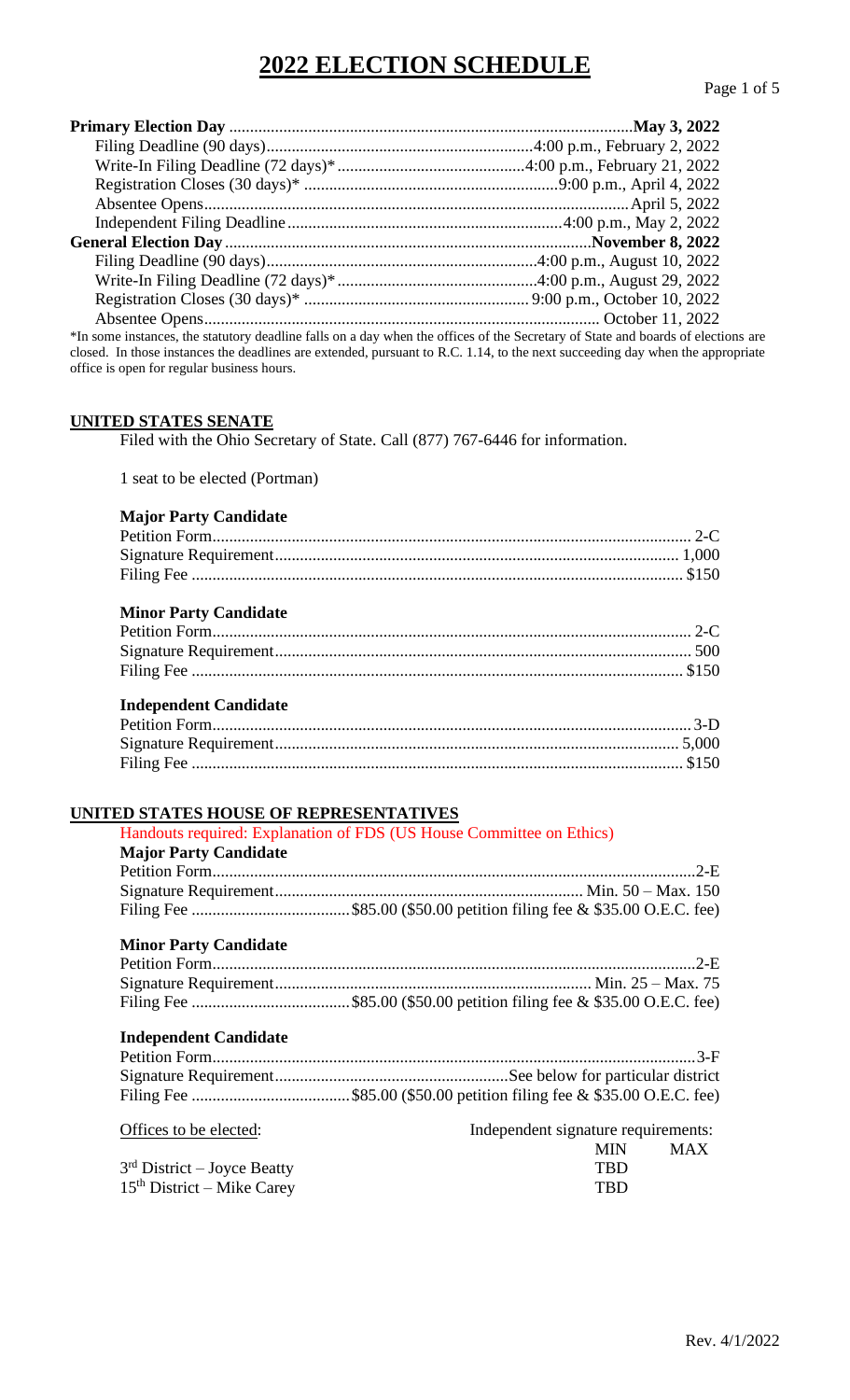#### **OHIO SENATE**

|                              | Handouts required: Joint Legislative Ethics Committee FDS, ORC Packet and Receipt, |
|------------------------------|------------------------------------------------------------------------------------|
| <b>Major Party Candidate</b> |                                                                                    |
|                              |                                                                                    |
|                              |                                                                                    |
|                              |                                                                                    |

#### **Minor Party Candidate**

# **Independent Candidate**

| Offices to be elected:              | Independent signature requirements: |  |
|-------------------------------------|-------------------------------------|--|
|                                     | <b>MIN</b><br><b>MAX</b>            |  |
| $3rd$ District – Tina Maharath (1)  | <b>TRD</b>                          |  |
| $15th$ District – Hearcel Craig (1) | <b>TRD</b>                          |  |
| $25th$ District –                   | <b>TRD</b>                          |  |

#### **OHIO HOUSE OF REPRESENTATIVES**

|                              | Handouts required: Joint Legislative Ethics Committee FDS, ORC Packet and Receipt |
|------------------------------|-----------------------------------------------------------------------------------|
| <b>Major Party Candidate</b> |                                                                                   |
|                              |                                                                                   |
|                              |                                                                                   |
|                              |                                                                                   |

#### **Minor Party Candidate**

#### **Independent Candidate**

| Offices to be elected: | Independent signature requirements: |  |
|------------------------|-------------------------------------|--|
|                        | <b>MIN</b><br><b>MAX</b>            |  |
| $1st$ District –       | <b>TBD</b>                          |  |
| $2nd$ District –       | <b>TBD</b>                          |  |
| $3rd$ District –       | <b>TBD</b>                          |  |
| $4th$ District –       | <b>TBD</b>                          |  |
| $5th$ District –       | <b>TBD</b>                          |  |
| $6th$ District –       | <b>TBD</b>                          |  |
| $7th$ District –       | <b>TBD</b>                          |  |
| $8th$ District –       | <b>TBD</b>                          |  |
| $9th$ District –       | <b>TBD</b>                          |  |
| $10^{th}$ District –   | <b>TBD</b>                          |  |
| $11th$ District -      | <b>TBD</b>                          |  |
| $12th$ District -      | Files in Union County               |  |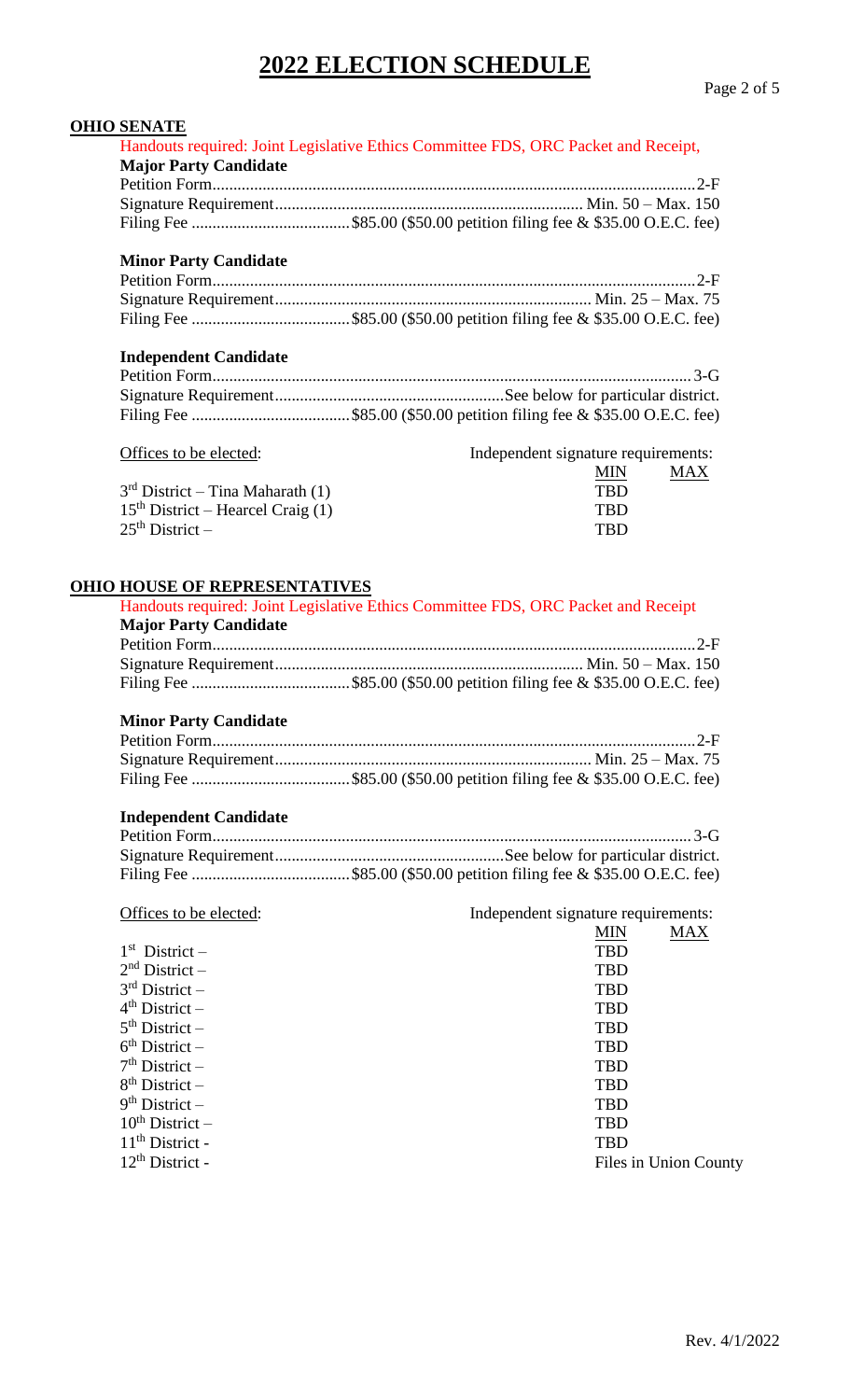#### **FRANKLIN COUNTY OFFICES**

Handouts required: Ethics Commission FDS, ORC Packet and Receipt

#### **Major Party Candidate**

### **Minor Party Candidate**

#### **Independent Candidate**

Offices to be elected:

|                       | County Commissioner (F.T.C. 1-1-2023) – Marilyn Brown |
|-----------------------|-------------------------------------------------------|
| <b>County Auditor</b> | $(F.T.C. 3-11-2023)$ – Michael Stiniziano             |

#### **OHIO SUPREME COURT**

Filed with the Ohio Secretary of State. Call (877) 767-6446 for information.

| $(F.T.C. 1-1-2023)$ – Maureen O'Connor   |
|------------------------------------------|
| $(F.T.C. 1-1-2023)$ – Patrick Fischer    |
| $(F.T.C. 1-2-2023) - R$ . Patrick DeWine |
|                                          |

# **OHIO COURTS OF APPEALS (10th District)**

Handouts required: Board of Professional Conduct FDS, ORC Packet, Notice of Judicial Seminars, and Receipt **Major Party Candidate** Petition Form.................................................................................................................. 2-FJ Signature Requirement.......................................................................... Min. 50 – Max. 150 Filing Fee ......................................\$80.00 (\$50.00 petition filing fee & \$30.00 O.E.C. fee)

# **Minor Party Candidate**

#### **Independent Candidate**

#### Offices to be elected:

| Judge (F.T.C. 1-1-2023) Lisa Sadler |                    |
|-------------------------------------|--------------------|
| Judge $(F.T.C. 1-2-2023)$           | Julia Dorrian      |
| Judge (F.T.C. 1-3-2023)             | <b>Susan Brown</b> |
| Judge (F.T.C. 2-9-2023)             | William Klatt      |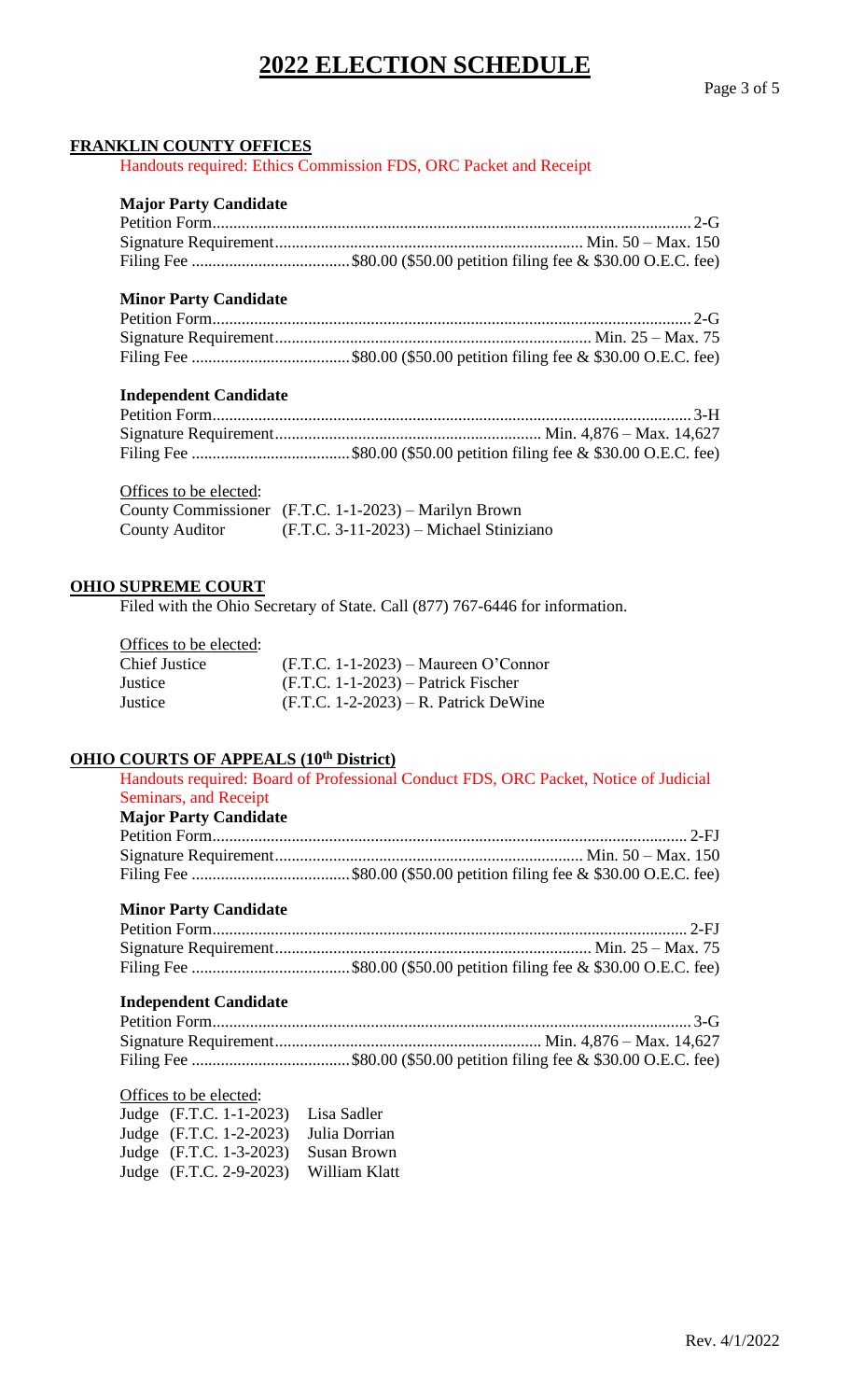#### **FRANKLIN COUNTY COURTS OF COMMON PLEAS**

|                              | Handouts required: Board of Professional Conduct FDS, ORC Packet, Notice of Judicial |
|------------------------------|--------------------------------------------------------------------------------------|
| <b>Seminars, and Receipt</b> |                                                                                      |
| <b>Major Party Candidate</b> |                                                                                      |
|                              |                                                                                      |
|                              |                                                                                      |
|                              |                                                                                      |

#### **Minor Party Candidate**

# **Independent Candidate**

Offices to be elected:

General Division Judge (F.T.C. 1-1-2023) - Michael Holbrook Judge (F.T.C. 1-2-2023) - Julie Lynch Judge (F.T.C. 1-3-2023) - Mark Serrott Judge (F.T.C. 1-4-2023) - Jeffrey Brown Judge (F.T.C. 1-6-2023) - Sheryl Munson Judge (F.T.C. 1-7-2023) - Colleen O'Donnell Judge (F.T.C. 1-9-2023) - Richard Frye Judge (F.T.C. 7-1-2023) - Kimberly Cocroft

Domestic Division

Judge (F.T.C. 1-5-2023) – Kim A. Browne Judge (U.T.E. 1-4-2025) – Dana Suzanne Preisse